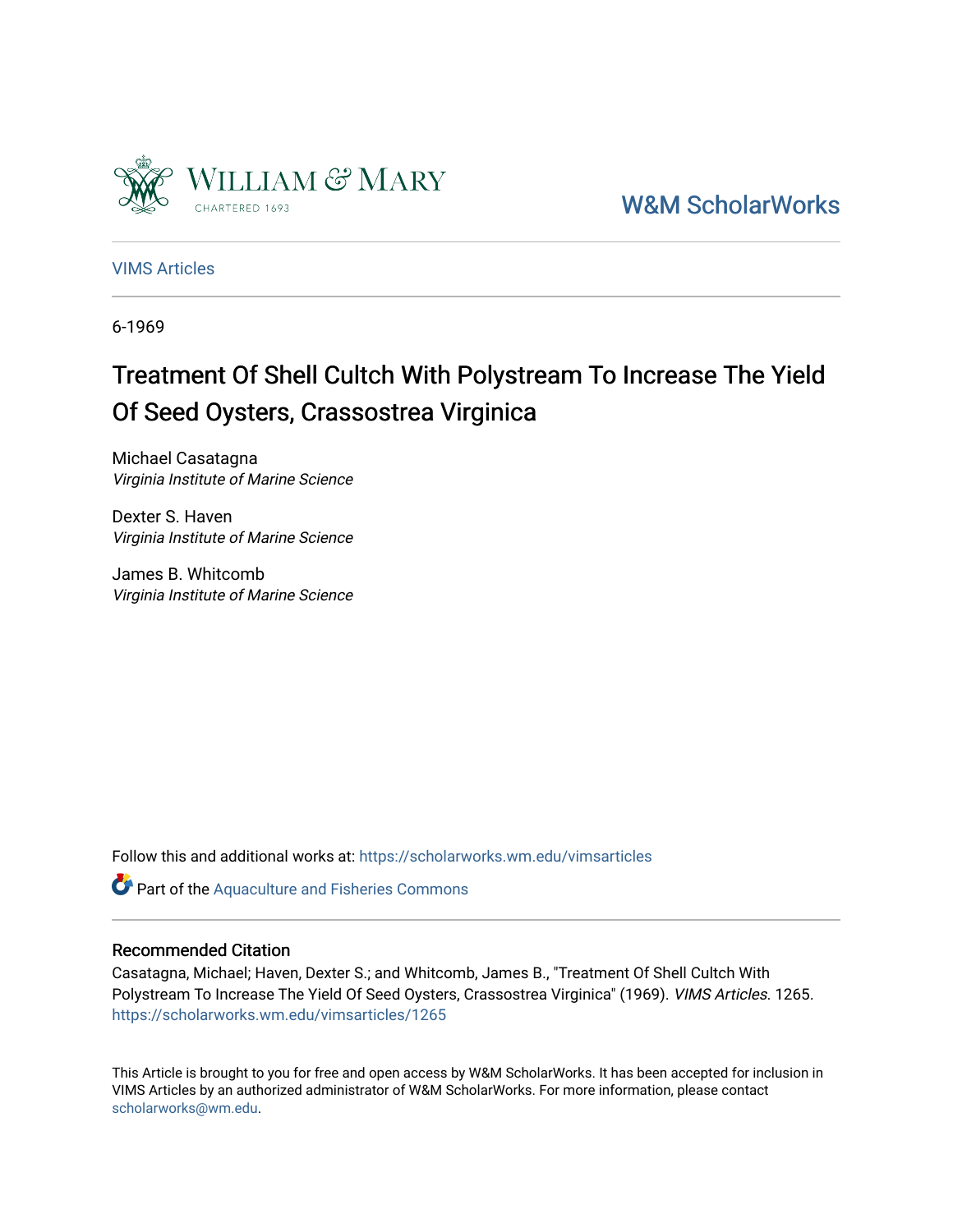# TREATMENT OF SHELL CULTCH WITH POLYSTREAM TO INCREASE THE YIELD OF SEED OYSTERS, CRASSOSTREA VIRGINICA<sup>1</sup>

Michael Castagna<sup>2</sup>, Dexter S. Haven and James B. Whitcomb VIRGINIA INSTITUTE OF MARINE SCIENCE GLOUCESTER POINT, VIRGINIA

#### ABSTRACT

A commercial-scale study was conducted on the Eastern Shore of Virginia during 1964, 1965 and 1966 to evaluate treatment of shell cultch with Polystream. Three intertidal reefs of the same approximate size were shelled with 600 to 1,000 bushels of cultch treated with Polystream; adjacent areas were shelled with similar amounts of untreated shells.

Results-were-evaluated-for-periods-ranging-up-to-18 months on the basis of number of oysters attached per unit volume of shell; length and number of drilled oysters were also recorded. Treated shells consistently had more attached oysters than the controls at two of the plots. On the third, differences did not become apparent until the second year. Analysis suggests that treatment of cultch with Polystream by commercial growers may be economically feasible and may increase net profit.

#### **INTRODUCTION**

Certain chlorinated benzenes marketed under the name of Polystream have been reported successful in increasing production of the oyster Crassostrea virginica (Loosanoff, MacKenzie and Davis, 1960; Loosanoff, 1961; Davis, Loosanoff and MacKenzie, 1961; Shaw and Griffith, 1967). These authors reported a greater number of oyster spat attached to shells dipped in Polystream than on untreated control shells. It was not determined whether greater production was due to decreased predation, decreased fouling or other factors.

The present study was carried out in 1964-1966 to determine if it were economically feasible to use Polystream to increase production of oyster spat on commercially-planted shell cultch.

### DESCRIPTION OF AREA

The experiments were conducted in the northeast end of Hog Island Bay near Little Machi-

Contribution No. 306, Virginia Institute of Marine Science, Gloucester Point, Virginia.

<sup>2</sup> Virginia Institute of Marine Science, Wachapreague, Virginia.

pongo Inlet. A preliminary study was started in August 1964 and extended through November 1965; three large-scale experiments were started during July 1965 and lasted through August 1966. The preliminary experiment and part of the main experiment were carried out in an area called Tug Ames Shoal near High Shoal and Argyle Shoal drains. Other tests were conducted about 300 yards west on High Shoal marsh and on Argyle Shoal near Hodges Narrows, about 3/4 mile east. All three areas are man-made intertidal oyster reefs, less than  $2 \frac{1}{2}$  miles apart (Fig. 1). The Argyle Shoal oyster shell reefs were built on 6 mil polyethylene sheets. In other beds the shell base was placed directly in the mud. Temperatures during the experiment ranged from 2 to 33.6°C and salinities from 30.2 to 35.4 ppt. The tidal amplitude was 4.5 feet and the reefs were exposed for about 90 minutes each low tide.

#### **METHODS**

In all experiments the cultch was oyster shell from shucking house shell piles accumulated during the previous fall and winter. In all studies handling of shells and application of Polystream were carried out by the crews of the oyster companies who planted the treated and untreated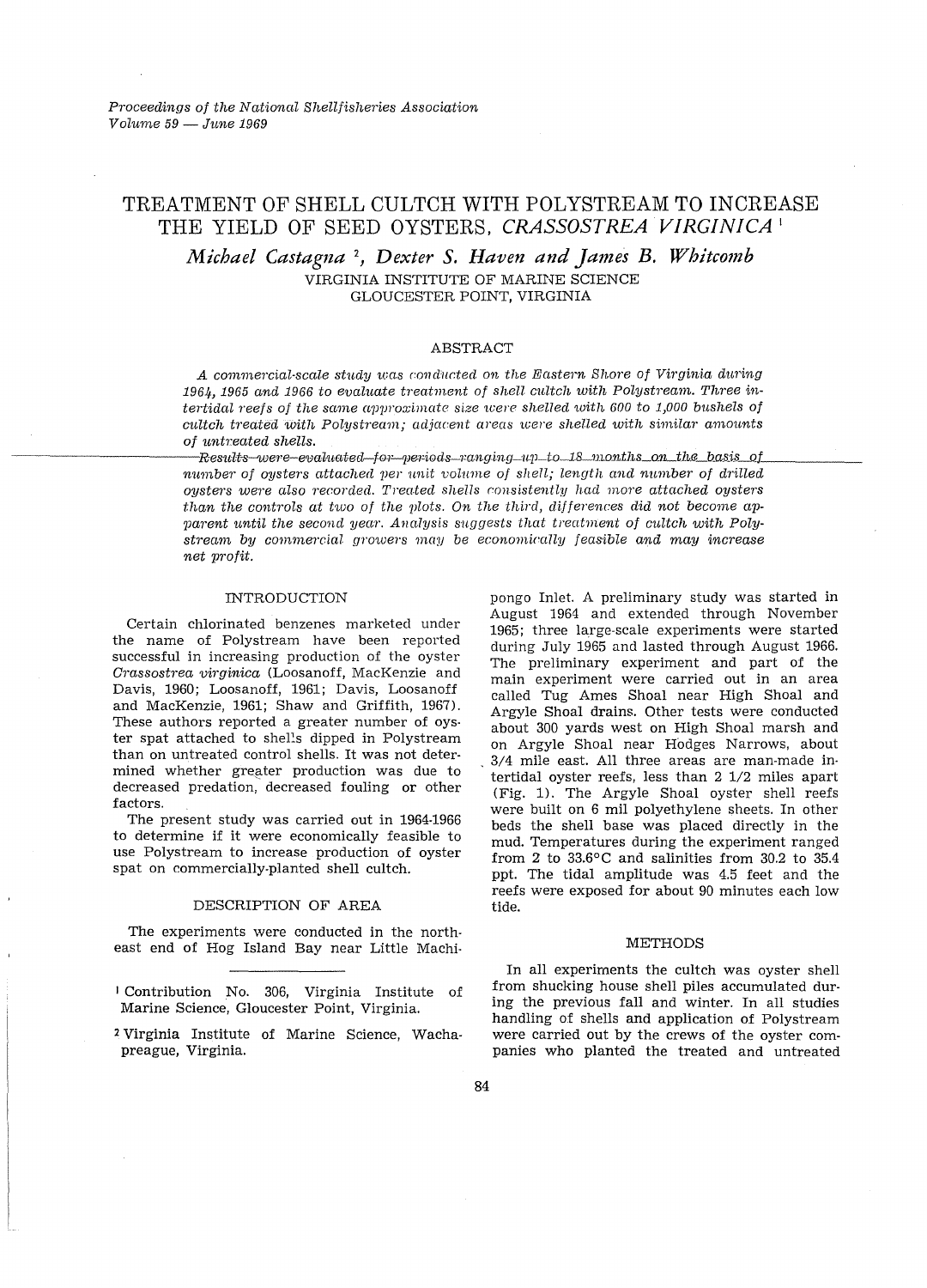# TREATMENT OF SHELLS WITH POLYSTREAM



FIG. 1. Location of test areas. (1) High Shoal Marsh, (2) Tug Ames Shoal, (3) Argyle Shoal.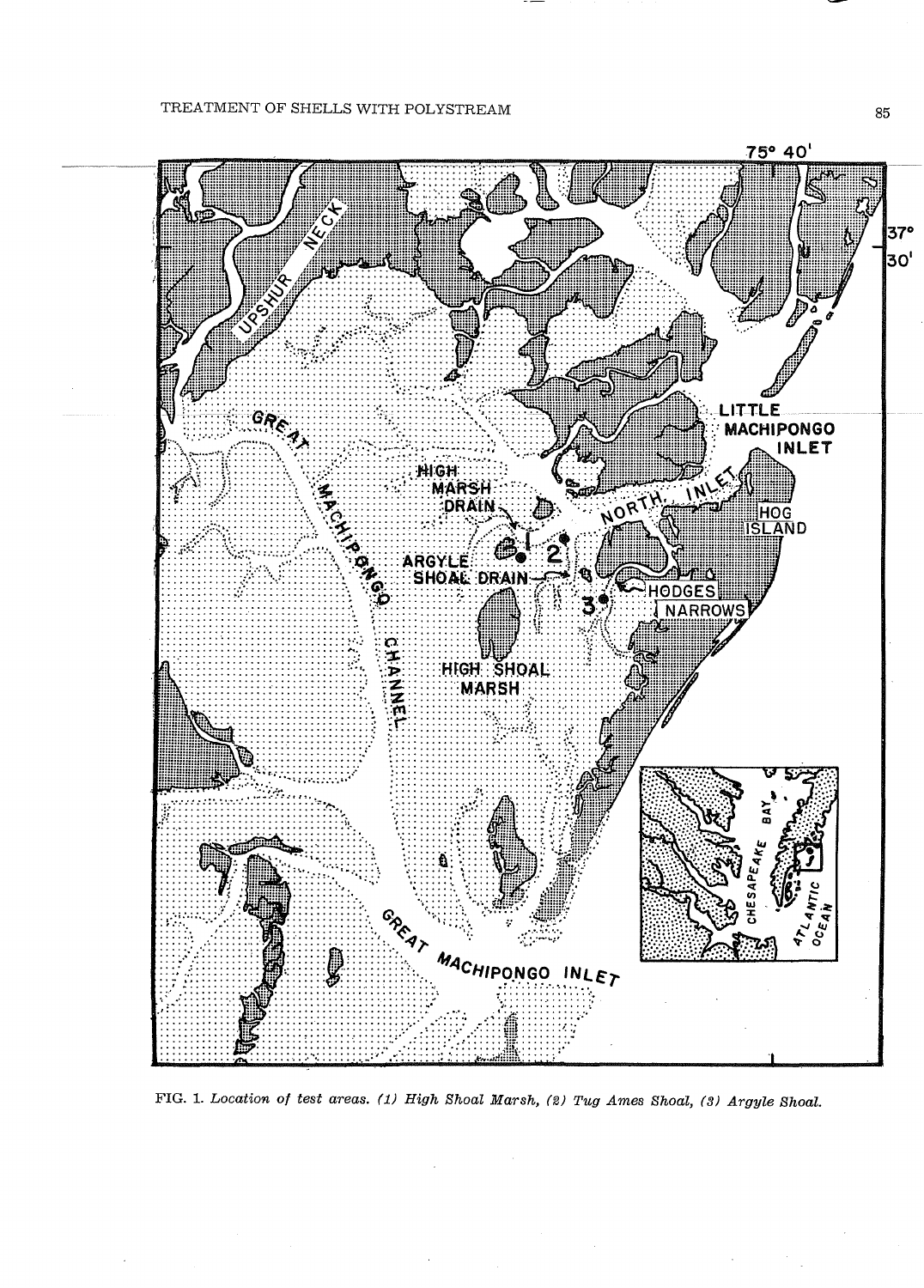## 86 M. CASTAGNA, D. S. HAVEN AND J. B. WHITCOMB

cultch on their oyster reefs. Variations in the methods employed from test to test were dictated by the equipment or procedures of each\_ of\_the participating companies. Observations and evaluation of results were carried out by personnel of the Virginia Institute of Marine Science. The unit of measure used in this study was the Virginia oyster bushel equivalent to 1.397 standard bushel. Details of each study are shown in Table 1.

### Application of Polystream to Oyster Shells

The shells were treated by wetting with undiluted Polystream. In the 1964 experiment, Polystream was sprayed from a commercial orchard sprayer as the shells were being transported on a conveyor. The Polystream caused rapid deterioration of the rubber belt and the rubber sprayer parts, and the method was dis-<br>Assessment of Oyster Drill Predation continued. In subsequent experiments the shells In the preliminary experiment, a one-bushel<br>were wetted with Polystream as they were being random sample was taken from test and control were wetted with Polystream as they were being loaded onto barges by wheel barrows, or dumped plots in September 1964 and again in November from a truck in small (about 5 bu) batches. In 1965. Oyster spat were counted and a random subthis latter method each load or batch was treated sample of 100 oyster spat was measured. In the by sprinkling it with Polystream using a water 1965 experiment, 1/4 bushel samples were taken can fitted with a sprinkler head. Examination of from five equidistant points on each test and treated shell piles indicated that both methods achieved complete coverage. Control shells were months. The shells, number of spat, and drilled loaded onto separate barges and were not con- spat in each sample were counted. Length of 25

Inhalation, long exposure, or long physical contact with the chemical are potential health hazards. Protective coats, boots, gloves and  $\frac{m}{2s}$  Residual Polystream Assessment<br>hazards. Protective coats, boots, gloves and  $\frac{m}{s}$  Residual Polystream Assessment masks were offered to the labor force involved in handling the chemical. to determine the uptake of Polystream. In July

#### Methods of Planting Gultch

Treated and untreated shells were planted in June and July to receive a possible early set. In every case, treated shells were planted within one day following application of Polystream. Two methods were used to distribute the oyster shell over the bottom. In the first, shells were shoveled from the barge into the water. During this process the laborers imparted a horizontal motion to the shovel. This technique, called "broadcasting," resulted in a rather uniform distribution of shell over the bottom as later inspection of the exposed ground revealed. In the second method, employed on High Shoal, shells were washed off the slowly moving barge with a stream of water from a fire hose. On the first low tide of the following day, the shell plantings were inspected and raked down to give level, uniform coverage. The control shells were distributed in the same manner on a nearby reef. In each case, the control and treated shells formed similarly shaped reefs and were spread at the same thickness and equally exposed at low tide.

taminated by the chemical.<br>
Inhalation. long exposure, or long physical the nearest 0.1 mm.

1966, after approximately one year, samples of oysters were collected from experimental and control plots. After carefully cleaning the· shells to remove all visible traces of mud, the meats were removed, frozen and later shipped to Hooker Chemical Company for analysis. Samples of mud obtained from the control and experimental plots were also sent for analysis.

| TABLE 1. Details of treatment, exposure, location and sponsor of treated and untreated shell cultch |  |  |  |  |  |  |  |
|-----------------------------------------------------------------------------------------------------|--|--|--|--|--|--|--|
| on Eastern Shore, 1964, 1965 and 1966.                                                              |  |  |  |  |  |  |  |

| Station<br>location | Period shells<br>on the reef | Hours after<br>treatment<br>before<br>planting | Control<br>cultch<br>(bu) | Test<br>cultch<br>(bu) | Polystream<br>applied<br>(gal) | Sponsor                             |
|---------------------|------------------------------|------------------------------------------------|---------------------------|------------------------|--------------------------------|-------------------------------------|
| Tug Ames<br>Shoal   | 6/17/64<br>9/17/64           | 24                                             | 600                       | 600                    | 50                             | H. M. Terry Co.                     |
| Tug Ames<br>Shoal   | 6/29/65<br>8/31/66           | 24                                             | 600                       | 600                    | 45                             | H. M. Terry Co.                     |
| Argyle<br>Shoal     | 7/7/65<br>8/31/66            | $\ddot{6}$                                     | 700                       | 1000                   | 50                             | Ballard Fish and<br>Oyster Co.      |
| High Shoal<br>Lump  | 7/12/65<br>7/31/66           | 24                                             | 800                       | 800                    | 50                             | H. L. and R. L. Bowen<br>Oyster Co. |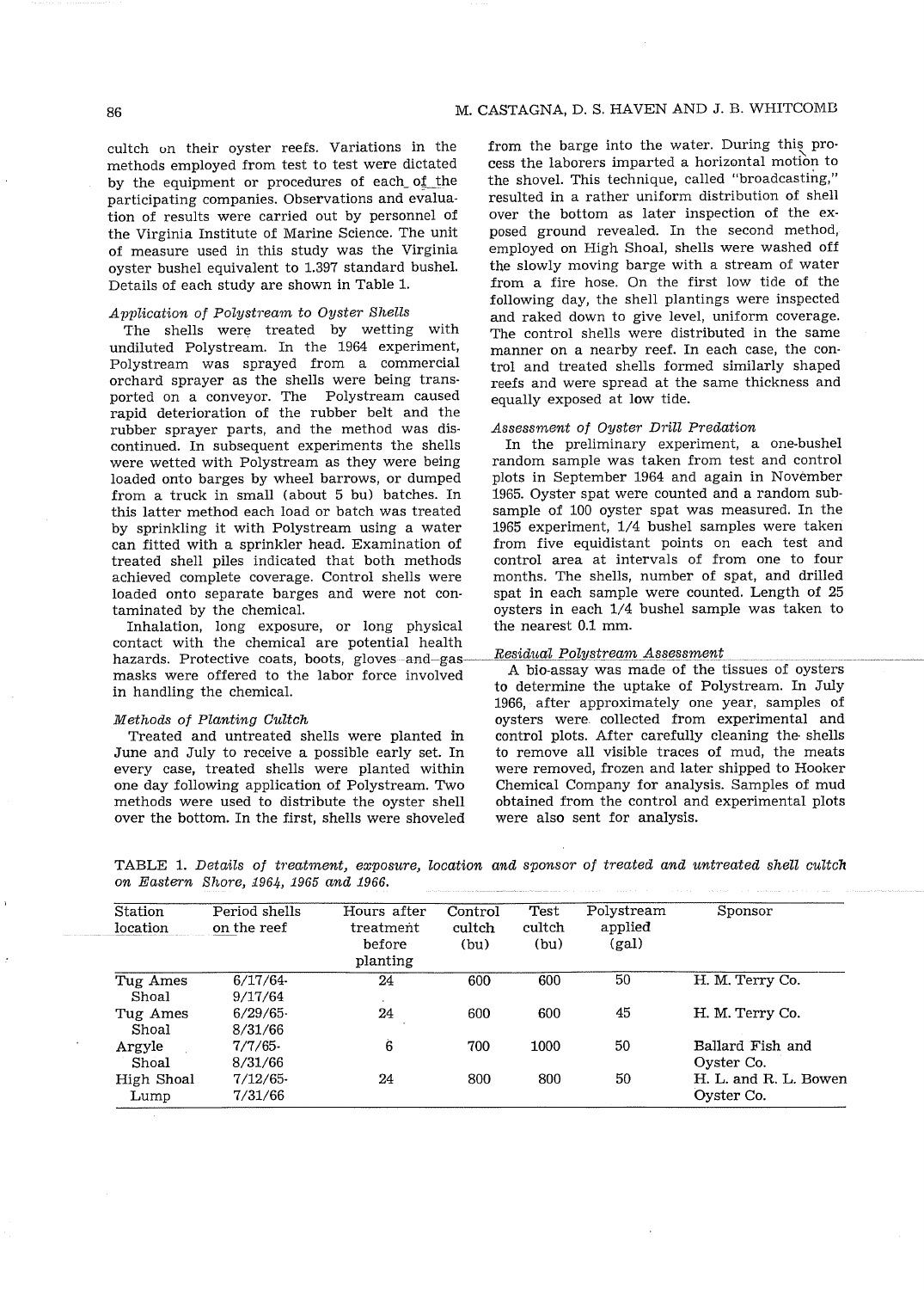#### TREATMENT OF SHELLS WITH POLYSTREAM 87

During the preliminary experiments in 1964, an extremely light set of oysters occurred about the end of July and continued through October. It was apparent on casual observation that shells treated with Polystream had more and larger seed oysters than did shells on the control area. The algae Aghardiella, Gracilaria, and Ulva were abundant on shells of both plots, but the quantity appeared greater on the treated shells. Sponges  $(Halichondria$  sp.) appeared equally abundant on shells in both areas as did a bright orange flatworm. Xanthid crabs were not observed on the treated shells although they were abundant on the control. Hard clams were observed in both areas but were only partially buried in fhe bottom on the treated area.

A one-bushel sample taken from the treated area on 17 September 1964 had 332 oyster spat averaging 16.0 mm in greatest diameter; a comparable control sample had 89 spat with an average size of 11.6 mm. On 3 November 1965, 18 months after the shells were planted, a one-bushel random sample gave further evidence of increased production on treated shells. There were 576 spat on shells in the bushel of treated cultch; of this total, 225 were of the 1964 set and 351 had set in 1965. The control had 189 spat per bushel, of which 18 were of the 1964 set and 171 of the 1965 set. The preliminary experiment ended when the shells were moved to a growing area shortly after the sample was taken.

#### Main Test

During the main studies begun in July 19G5, sets were heavier at all stations at comparable periods than in the preliminary study. Results partially agreed with the preliminary study since at Argyle and High Shoals treated shells consistently had greater sets than untreated shells. At Tug Ames Marsh differences were not apparent in the initial phase of the study, but during the second year treated shells had heavier sets (Table 2).

At the end of the study during September 1966 when oysters were large enough to be harvested for seed purposes, size on the three plots ranged in mean length from 19.5 to 40.8 mm. During the study, however, there appeared to be no consistent difference in mean length at any single area between those from test and control plots.

Number of drilled spat was greatest at Tug Ames Shoal. In this location the drilled spat varied from 0.10 to 4.90% of the total number of live oysters. At High Shoal where drilled spat were least abundant, mean counts varied from 0.00 to 2.80% of the total; differences between test and control plots were not evident.

RESULTS AND DISCUSSION A possible explanation for greater numbers of  $Preliminary \; Tests$ <br>abvious difference in drill damage may be due obvious difference in drill damage, may be due to damage by young drills. Predation by newly emerged drills is often overlooked and is difficult to assess through field experiments. Newly emerged drills appear in the nearby Chincoteague Bay of Virginia during May, June and July, and even when less than 5 mm in length, will attack oyster spat smaller than 10 mm in diameter (Carriker, 1955). Unfortunately, the right valve of a small oyster spat will usually break away from the left valve shortly after the spat has been killed, leaving no evidence of predation. If we assume the chemical is detrimental to newly hatched drills, a greater survival of the early (July) oyster\_set\_will\_occur,\_resulting\_in\_greater\_ numbers of spat.

> The treated shells in each of the three areas had different concentrations of Polystream (Table 1). This evidently made no difference in the results since the Tug Ames area had the highest concentration (650 lb per 600 bushels of shell) and showed the least difference in survival. Apparently even the lowest concentration used (650 lb per 1,000 bushels) was sufficient to show a mean difference between treated and untreated shell.

### Bio-Assay Studies for Chemical Residue

Samples of oyster tissue and mud collected one year after the experiment was established were analyzed by the Hooker Chemical Company. Analysis of the three experimental areas showed less than 0.1 ppm Polystream in oysters from treated and control areas. Mud samples collected from High Shoal and Tug Ames Shoal contained less than 0.1 ppm. Mud collected from the test area at Argyle Shoal showed 0.14 ppm. Shells in this latter area were planted on a sheet of 6 mil polyethylene; all other plantings were made directly on mud substrate.

Further tests were made on 2 September 1966 to ascertain if Polystream imparted an undesirable odor or flavor to the meat of oysters. A bushel sample of oysters and attached shells was obtained from treated and control plots. The oysters were steamed and a panel of six participants was unable to discriminate between oysters taken from test plots and those taken from the control plots.

### Estimate of Costs and Profit derived from Treating Cultch with Polystream

By mid-summer in 1966 oysters at the three stations were of sufficient size for harvest. Consequently, estimates of yields in terms of bushels are based on data for July, August, and September of that year.

Analysis of data from Table 2 indicates that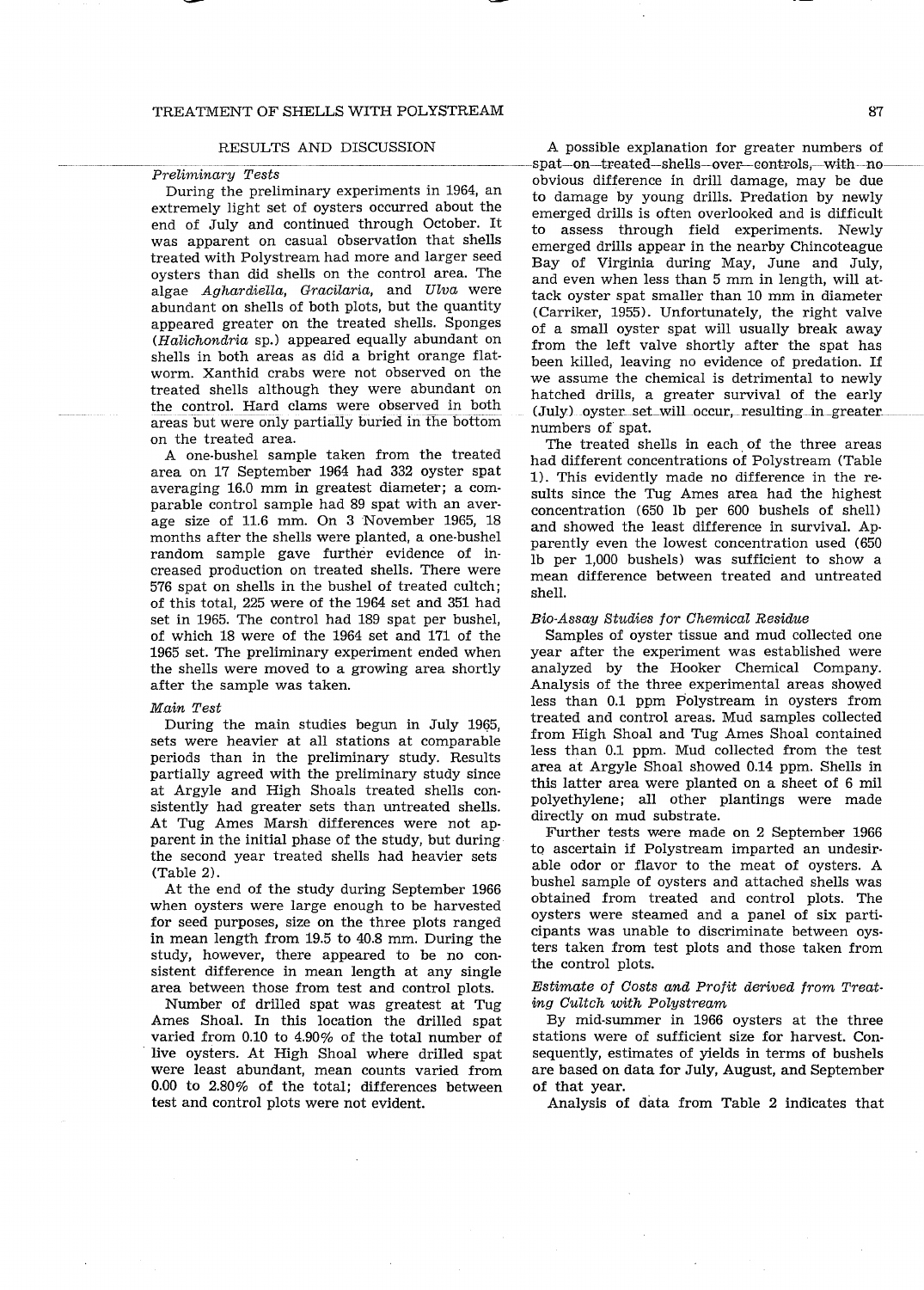|                    | Aug.<br>1965 | Sept.      | Oct.         | Nov.         | Dec.           | $Jan.*$<br>1966 | $M$ ay $^*$  | July         | Aug. <sup>*</sup> | Sept.        |
|--------------------|--------------|------------|--------------|--------------|----------------|-----------------|--------------|--------------|-------------------|--------------|
|                    |              |            |              |              | Tug Ames Shoal |                 |              |              |                   |              |
| Treated<br>Control | 225<br>300   | 353<br>476 | 1178<br>1199 | 2267<br>2235 | 1847<br>1944   | 2110<br>2125    | 1446<br>1528 | 1513<br>1455 | 1710<br>1304      | 1157<br>1019 |
|                    |              |            |              |              | High Shoal     |                 |              |              |                   |              |
| Treated<br>Control | 43<br>55     | 102<br>37  | 714<br>184   | 1569<br>810  |                |                 |              | 1371<br>325  |                   | 1165<br>703  |
|                    |              |            |              |              | Argyle Shoal   |                 |              |              |                   |              |
| Treated<br>Control | 103<br>64    | 196<br>136 | 1420<br>1250 | 2736<br>1333 | 2252<br>1538   | 2302<br>1010    | 1330<br>680  | 1612<br>843  | 1305<br>913       | 1598<br>938  |

TABLE 2. Total number of spat in five quarter bushels for stations in Polystream study, Eastern Shore, 1965-1966.

\*Data for High Shoal not obtained.

number of spat per 1/4 bushel sample during the last three months were increased from 26 to 42%, with the last month for combined stations showing a 30% increase (Table 3). Consequently, for the purpose of calculating the possible economic value of Polystream treatment, the latter figure will be used.

To derive estimates of the cost of planting shell, harvesting oysters, and value of "seed," representatives from several oyster companies and personnel of the Virginia Marine Resources Commission were interviewed. It was found that costs vary with locality due to differences in value of the shell, transportation and labor costs. Variation in value of shell was the most significant factor contributing to differences in the cost of planting. Estimates of yields of seed oysters per bushel of planted shell were taken from the 1965- 1966 experiments and from data on commercial production from industry. On the Eastern Shore of Virginia such estimates are difficult to establish since oysters are selected from the plantings by hand and only spat which has reached a preferred size is harvested. This size, locally called "brush," is about one or two inches long and from 2,000 to 2,500 filling a Virginia bushel, depending on whether they grew singly or in bunches. Oysters not attaining proper size at time of harvesting are left for another year even if new shell for the attachment of spat is to be scattered on the rock. This method of harvesting causes a wide

range of estimates of production of from 200 to 600 bushels of seed per 1,000 bushels of planted shell. For the purpose of estimates, we used a return of 500 bushels at the end of 14 months in an oyster setting area. This value was chosen as typical of yields obtained by many growers in the immediate region. Cost of harvest is 30 cents per bushel and sale price is estimated as \$1.50 per bushel. Calculations using these production and cost figures are shown in Table 4. They indicate that profits from planting 1,000 bushels of shell would be about \$350. Treatment of shells with Polystream would add to production costs, not only for the cost of chemicals and labor, but also because of the 30% increase in yield. However, even when the additional costs are added to the base cost, profits are calculated at \$384 per 1,000 bushels of planted shell. This latter figure would mean an increased profit of \$34. Some of the experimental areas were selectively harvested as explained previously, and in each case the treated area had greater production.

Increasing the number of spat per shell to a given per cent does not necessarily mean an equal increase in oysters. Larger spat tend to push other spat off the shell; predation, smothering and mortality will continue to various degrees throughout the life of the oyster. If an oyster grower is interested in replanting the seed on a growing ground, he would prefer the greater number of oysters per shell, especially if they

TABLE **3.** Per cent increase in number of spat associated with treatment.

| <b>Station</b>       | July<br>1966 | August<br>1966 | September<br>1966 | Three months<br>combined |
|----------------------|--------------|----------------|-------------------|--------------------------|
| Tug Ames Shoal       | 2            | 24             | 12                | 13                       |
| Argyle Shoal         | 48           | 30             | 41                | 41                       |
| High Shoal           | 76           |                | 32                | 59                       |
| Combined<br>stations | 42           | 26             | 30                |                          |

J.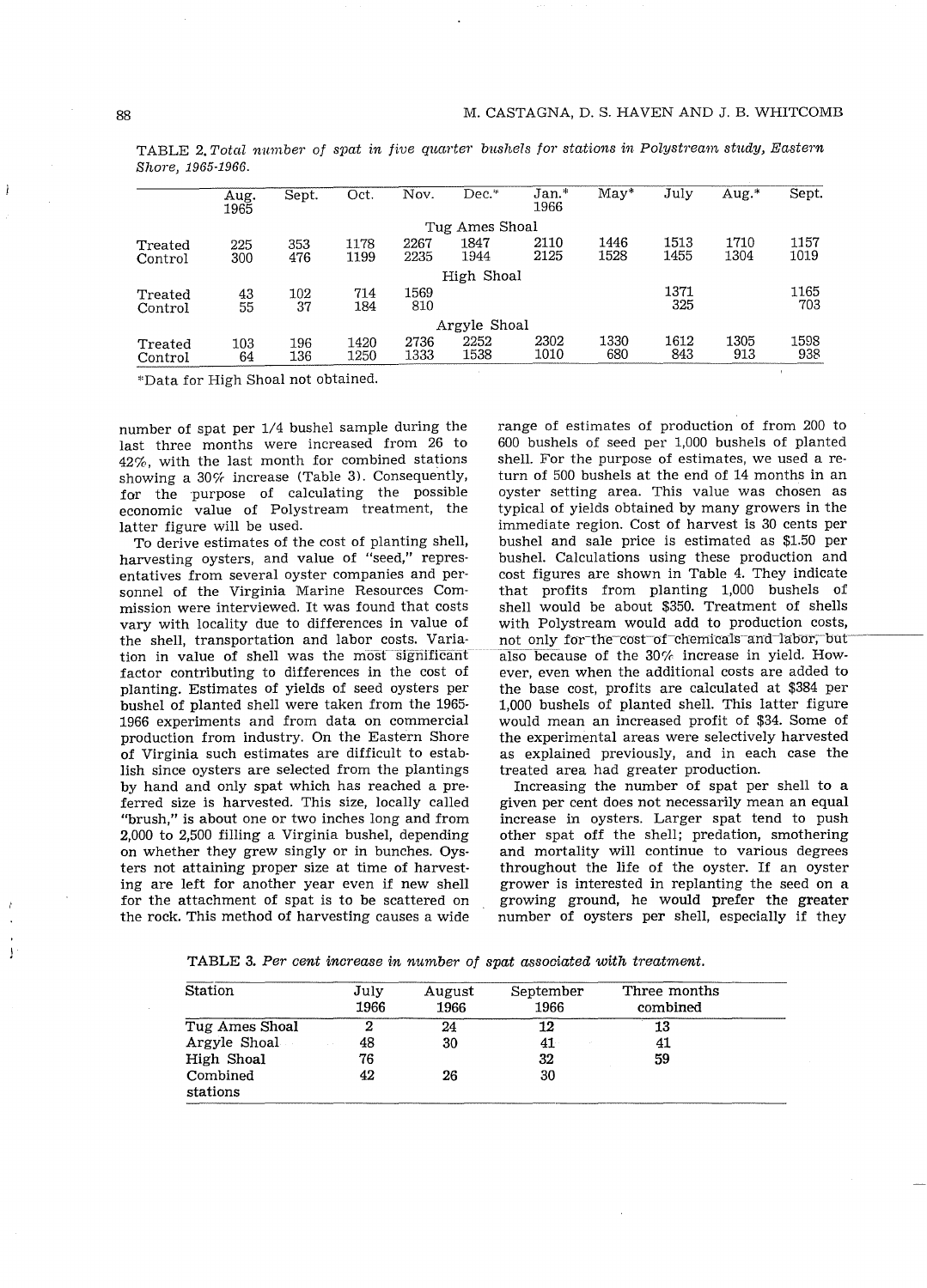|                                                | Cost or profit | Cost or profit |
|------------------------------------------------|----------------|----------------|
|                                                | in dollars     | in dollars     |
|                                                | Treated        | Control        |
| Planting                                       |                |                |
| Planting 1,000 bushels shell at 25c per bushel | 250            | 250            |
| Polystream cost, 650 lbs.                      | 111            |                |
| Shipping costs                                 | 25             |                |
| Extra labor for treatment                      | 10             |                |
| Harvesting                                     |                |                |
| Cost of harvesting at 30c per bushel           |                |                |
| Yield-500 bushels untreated area               |                | 150            |
| Yield—650 bushels treated area                 | 195            |                |
|                                                |                |                |
| Total–Cost Planting and Harvesting             | 591.           | 400            |
| Value of Harvest                               |                |                |
| Value per bushel—\$1.50                        |                |                |
| Yield-500 bushels untreated area               |                | 750            |
| Yield-650 bushels treated area                 | 975            |                |
| Net Profit                                     | 384            | 350            |
|                                                |                |                |

TABLE 4. Comvarative cost analysis and profit exvectancy from vlanting *1,000*   $-$ bushels-of-Polystream-treated and untreated oyster shell for seed production.

were growing well. However, if the seed were sold, a greater number of oysters per bushel would not necessarily increase the price paid per bushel since this is primarily a function of supply and demand. Polystream treatment of shell would be of greatest value in marginal oyster setting areas or heavy predation areas where it might make a difference between survival of a year class of oysters or complete failure. This type of area is considered a greater risk and most oystermen would be reluctant to increase the cost of placing shells in these locations.

#### Potential Use of Polystream

Polystream showed promise in a setting area with intensive drill predation, but has several disadvantages. It degrades very slowly, having the potential of unknown cumulative effects on the entire eco-system; it is nonspecific, killing most of the benthic invertebrate community, upsetting the natural balance in treated areas; and it is a potential health hazard to the people using it (Haven, Castagna, Chanley and Whitcomb, 1966). Its use is presently restricted to experimental in most states. Although these experiments show good results, there is at present no information on long-term or repeated use in an area.

#### SUMMARY AND CONCLUSIONS

1. Treated cultch showed a mean increase in numbers of living oysters over control groups. In two out of three studies the difference was apparent all through the experiment; in the third,

this became apparent at the end of the study. 2. Size of spat on test and control groups was similar.

3. Increased production associated with treatment was estimated at 150 bushels per 1,000 bushels of shell.

4. The study has shown that treatment of cultch by commercial growers may be economically feasible on the Eastern Shore of Virginia and may increase net profits on seed production programs.

#### ACKNOWLEDGMENTS

The authors wish to thank the Ballard Fish and Oyster Company, Harvey L. and Robert L. Bowen Oyster Company, H. M. Terry Oyster Company, and Walker Brothers, Inc. These four oyster firms of Willis Wharf, Virginia, generously provided boats, equipment, shells, labor and oyster reefs, and gave of their time unstintingly for these studies. Without their interest and help, this work would not have been accomplished. We are also indebted to Hooker Chemical Company for furnishing the Polystream and providing the analysis of residual chemicals. We are especially grateful to H. M. Terry, Jr., whose personal interest and suggestions were invaluable.

#### LITERATURE CITED

Carriker, M. R. 1955. Critical review of biology and control of oyster drills Urosalpinx and Eupleura. U. S. Fish and Wildlife Service, Spec. Sci. Rept. Fish. No. 148, 150 p.